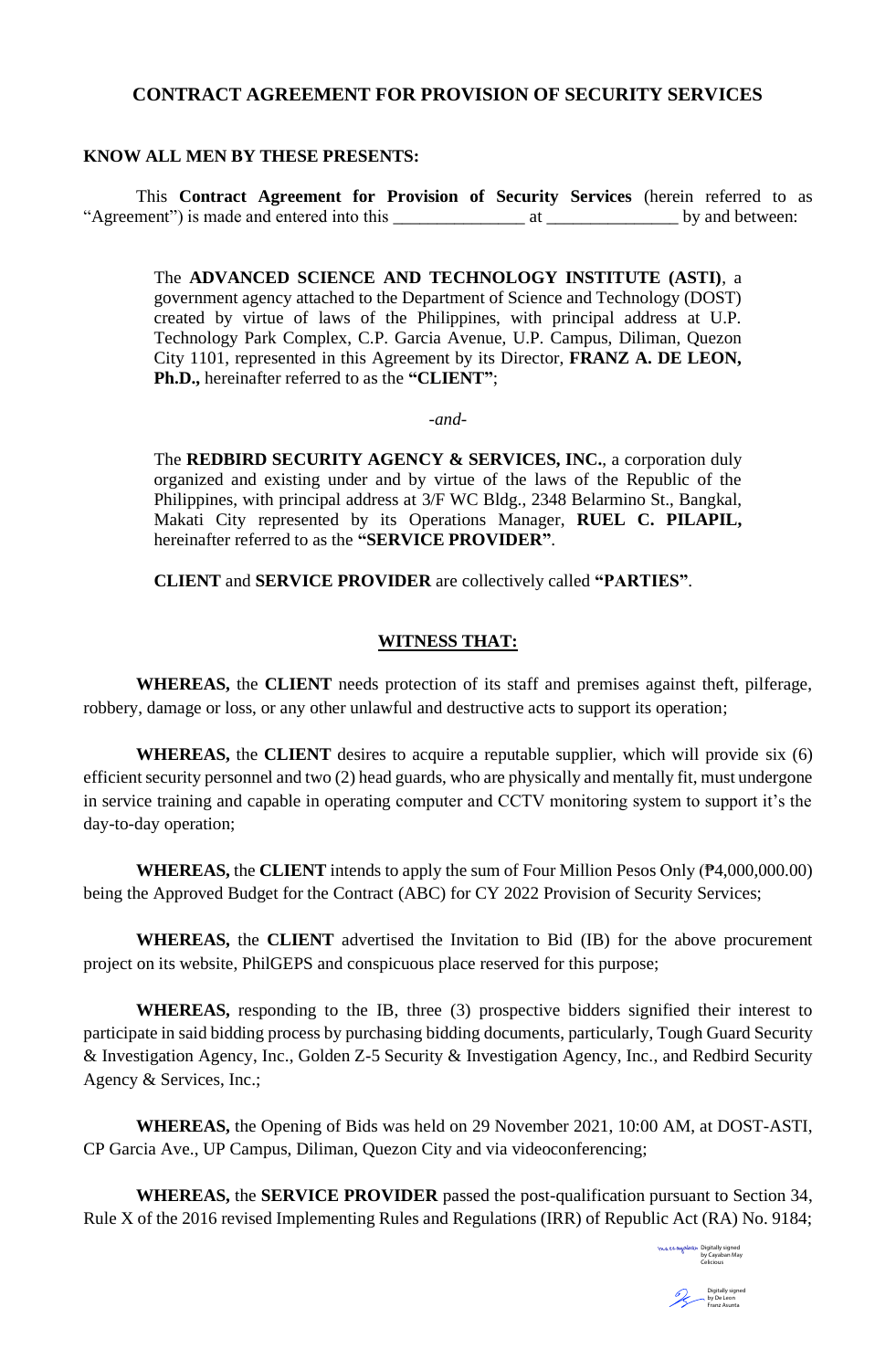**WHEREAS,** the **SERVICE PROVIDER** had been found to be the Lowest Calculated Responsive Bid pursuant to Section 34.4 of the revised IRR of RA No. 9184;

**WHEREAS,** the recommendation to award the contract in favor of the **SERVICE PROVIDER** through BAC Resolution No. 21-12-193 dated 13 December 2021 had been elevated by the BAC to the Director for approval; and

**WHEREAS,** the Director approved the award of contract to the **SERVICE PROVIDER** in the amount of Three Million Two Hundred Thirty-Nine Thousand Nine Hundred Twenty Pesos & 56/100 Only (₱3,239,920.56).

**NOW, THEREFORE,** for and in consideration of the foregoing, this Agreement is entered by and between the **CLIENT** and the **SERVICE PROVIDER** with the following covenants, to wit:

# **I. PLACE OF ASSIGNMENT**

Security personnel shall be assigned to the following addresses of the **CLIENT:** 

- A. Five (5) security personnel shall be assigned to the Department of Science and Technology (DOST) – Advanced Science and Technology Institute (ASTI), with address at DOST-ASTI Bldg., CP Garcia Ave., UP Technopark Complex, UP Campus, Diliman, Quezon City 1101.
- B. Three (3) security personnel shall be assigned to the Electronics Product Development Center (EPDC), with office address at MIRDC Comp., Gen. Santos Ave., Bicutan 1631, Taguig City.

# **II. QUALIFICATIONS OF THE SERVICE PROVIDER**

The qualifications of the **SERVICE PROVIDER** are:

- A. Should have at least five (5) years of experience in providing security services to a government agency;
- B. Must be a member of the Philippine Association of Detective and Protective Agency Operators (PADPAO) in good and active standing;
- C. Must be a duly licensed and registered Service Contractor with the Department of Labor and Employment;
- D. Must be duly registered with the Securities and Exchange Commission, Department of Trade and Industry, or Cooperative Development Authority;
- E. Must be duly registered with the Social Security System (SSS), Home Development; Mutual Fund (PAGIBIG) and Philippine Health Insurance Corporation (PHILHEALTH);
- F. Must be duly registered with the Bureau of Internal Revenue; Net Financial Contracting Capacity at least equal to the ABC or Committed Line of Credit at least equal to 10% of ABC; and
- G. Must present at least one (1) Client/Customer Feedback Form, with at least Very Satisfactory Rating, from at least one (1) government agency, with whom the Contractor has ongoing contract for at least three (3) years. The bidder, however, may submit Client/Customer Feedback Forms from multiple clients as long as the aggregated period of the past or ongoing contracts is not less than three  $(3)$  years.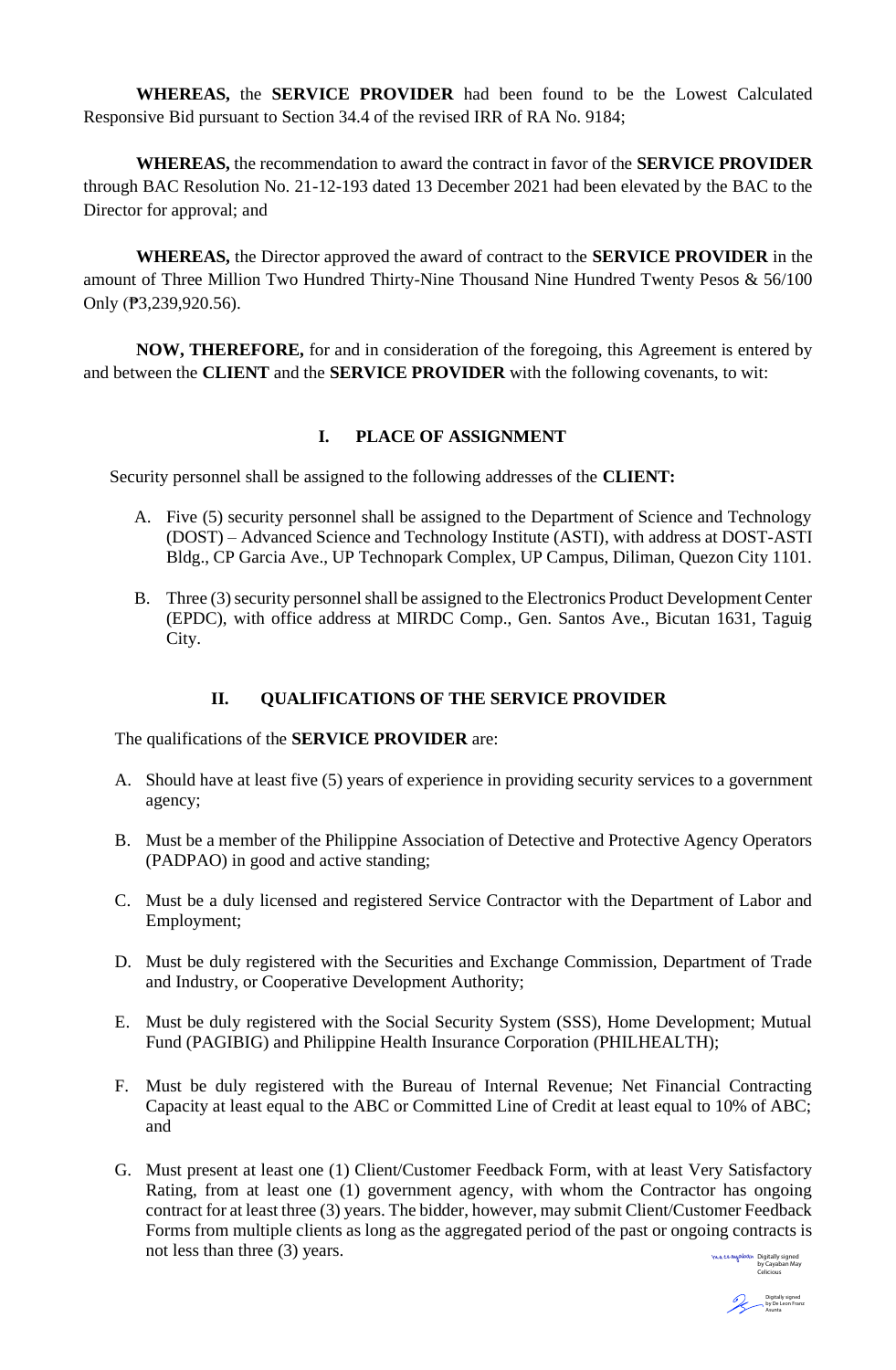#### **III. WORK SCHEDULE**

A. The **SERVICE PROVIDER** must provide security personnel, one (1) of each will be designated as the Head Guard in DOST-ASTI and EPDC, who shall observe the following schedules:

## 1. DOST-ASTI

- a. Weekdays:
	- − Three (3) Guards 6:00 am to 6:00 pm
	- − Two (2) Guards 6:00 pm to 6:00 am
- b. Weekends:
	- − Two (2) Guards 6:00 am to 6:00 pm
	- − Two (2) Guards 6:00 pm to 6:00 am

## 2. EPDC

- a. Weekdays:
	- − Two (2) Guards 6:00 am to 6:00 pm
	- − One (1) Guard 6:00 pm to 6:00 am
- b. Weekends:
	- − One (1) Guard 6:00 am to 6:00 pm
	- − One (1) Guard 6:00 pm to 6:00 am
- A. The **SERVICE PROVIDER** shall make available, at its own expense, such number of relievers as may be necessary, who are ready to take over the duty schedules of those regularly assigned guards who either report late or are absent for the day at no cost to **CLIENT.**
- B. At no instance shall a guard be permitted to render service beyond a period of twelve (12) hours continuously and not more than six (6) consecutive days. A violation of this condition shall be considered enough ground to terminate the contract. The **SERVICE PROVIDER** is required to submit a detailed security plan effecting proper work schedule.

# **IV. QUALIFICATIONS OF SECURITY PERSONNEL**

Deployment of eight (8) qualified, uniformed, highly trained and armed Security Personnel with the following minimum qualifications:

- A. With at least two (2) years of experience in Security Services;
- B. Valid license issued by the Philippine National Police (PNP)/Supervisory Office on Security and Investigation Agencies (SOSIA), as well as Certificates of Membership and No Derogatory Record from PADPAO;
- C. For security guards, must have completed at least one (1) year in college;
- D. For Head Guard/Security Officer, must completed at least two (2) years in college or if an exmilitary (Armed Forces of the Philippines or PNP), with rank of sergeant;
- E. Must be computer literate and capable of operating CCTV monitoring system;
- F. Physically and mentally fit;

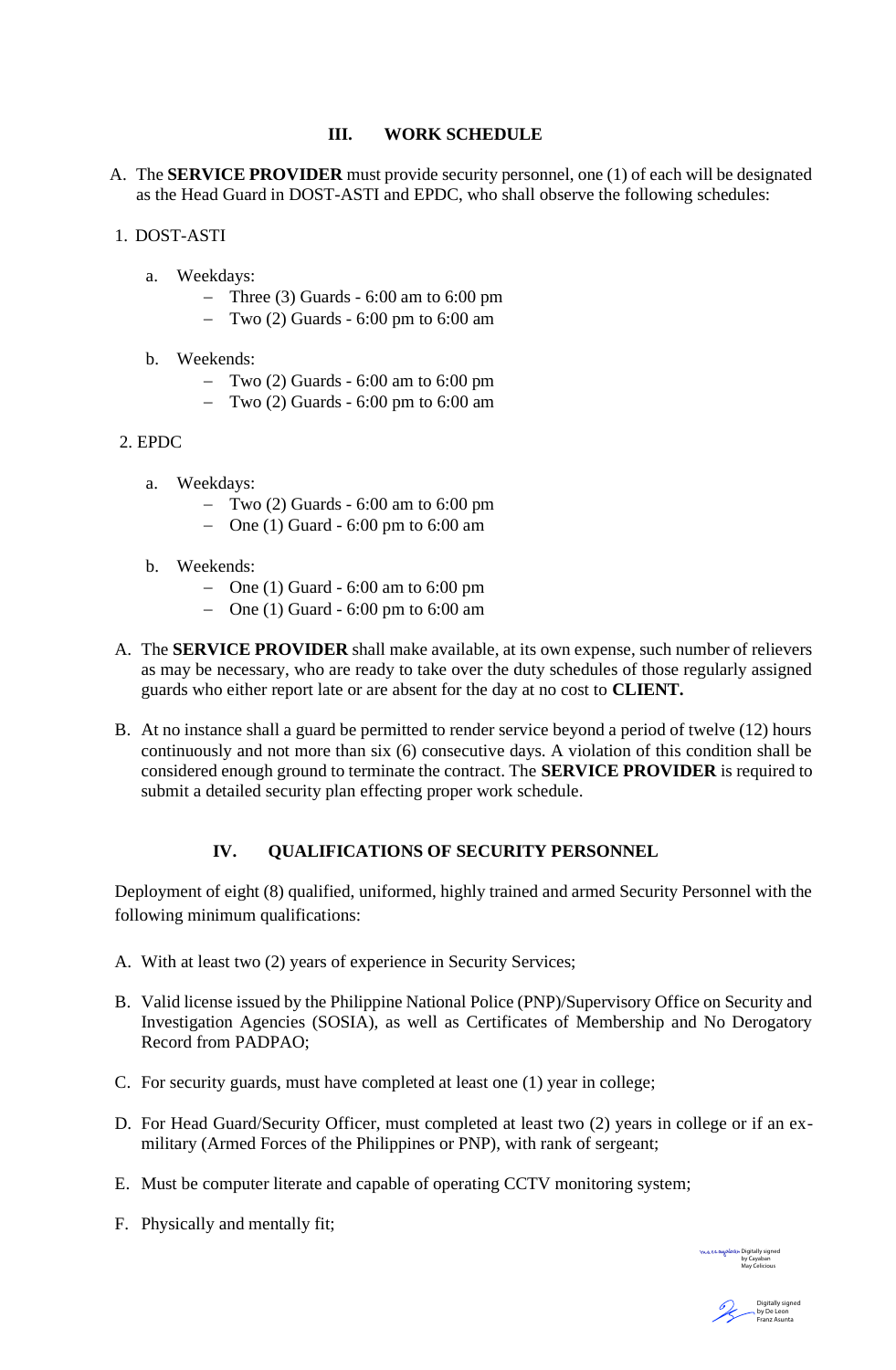- G. Must have passed the neuropsychiatric examination and drug tests conducted by any Philippine National Police (PNP) / National Bureau of Investigation (NBI). Expenses for said tests are chargeable to the **SERVICE PROVIDER**;
- H. Must have no derogatory record;
- I. Must have undergone training in handling firearms with appropriate certificate and/or licenses;
- J. Has undergone basic in-service training from accredited schools for security guards and supervisory training for security officer; and
- K. Must submit, within fifteen (15) working days upon effectivity of contract, neuropsychiatric examination, clearances from the NBI, Police, and Barangay.

In addition to the above requirements, the Contract is required to submit profile of Head Guard and security guards, which must be attested by its authorized signatory.

# **V. SCOPE OF SERVICES**

The scope of services or requirements shall include, but not limited to the following:

- A. Protection of Life and Property
	- 1. Observance of rigid inspection of personal belongings of clients/visitors at all entrances.
	- 2. Watch, safeguard and protect the DOST-ASTI and EPDC properties from theft, arson, destruction and damages.
	- 3. Ensure the safety of DOST-ASTI and EPDC officials, personnel and visitors from harassment, threat, or intimidation within the premises of the DOST-ASTI and EPDC.
	- 4. Implementation of issuance of "visitor identification badge/card" for visitors and nonemployee affiliates of DOST-ASTI and EPDC.
- B. Maintenance of Peace and Order
	- 1. Guarantee that all DOST-ASTI and EPDC employees and clients are safe from harm which may arise from internal/external chaos and public disorder.
	- 2. Guard against incidence of theft and other misdemeanors which may constitute breach of peace and order inside DOST-ASTI and EPDC premises.
- C. Strict Observance of **CLIENT** Policies, Rules and Regulations on Security
	- 1. Strictly observe, enforce and adhere to the **CLIENT** rules and regulations as it applies to the security and well-being of the Agency, its employees and clients.
- D. Other Duties and Functions
	- 1. Protect entire work area occupied by the DOST-ASTI and EPDC, its employees and clients against unauthorized intrusion, internal or external commotion.
	- 2. Check, entertain and assist clients or visitors entering DOST-ASTI and EPDC premises.
	- 3. Strictly maintains official logbook or record of all incoming and outgoing persons, vehicles, movements of DOST-ASTI and EPDC properties, among others.
	- 4. Records DOST-ASTI and EPDC employees' time in and out.
	- 5. After office hours, conduct routine patrol or inspection of the building and report unusual activities or threat to security to the Head Guard.
	- 6. Record all employees rendering overtime services and all other office personnel who are still in the DOST-ASTI and EPDC premises after office hours.
	- 7. Ensure that all doors and windows of DOST-ASTI and EPDC building are secured and all electrical connections and lights are turned off. Before the start of office hours, inspect all areas for any sign of forced entry. Digitally signed by Cayaban May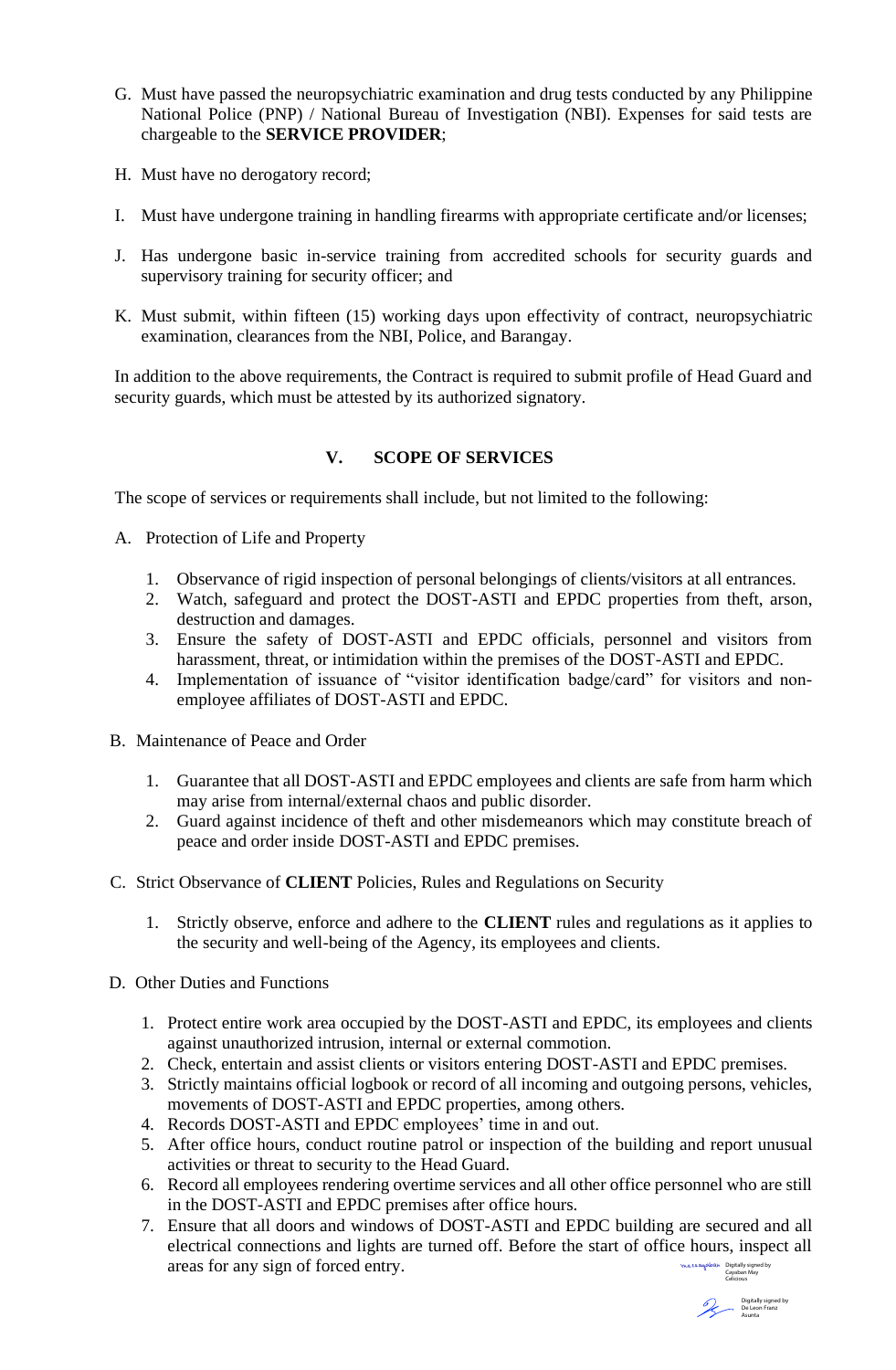- 8. Assist in the implementation of DOST-ASTI and EPDC rules and regulations such as wearing of prescribed office uniforms, identification cards, among others.
- 9. Assist DOST-ASTI employees in crossing the streets, specifically, CP Garcia Ave.

## **VI. SUPPLIES, MATERIALS AND EQUIPMENT**

A. The **SERVICE PROVIDER** shall provide the following:

- 1. Prescribed basic uniform for each security personnel shall include:
	- a. Night stick or baton
	- b. Whistle
	- c. Flashlight (Heavy Duty)
	- d. First aid Kit
	- e. Handcuffs
	- f. Tickler notebook
- 2. Teargas, five (5) units (DOST-ASTI-3, EPDC-2)
- 3. Metal detectors, four (4) units (DOST-ASTI-2, EPDC-2)
- 4. Licensed communication radio, five (5) units (DOST-ASTI-3, EPDC-2)
- 5. Service firearms, five (5) units (DOST-ASTI-3, EPDC-2)
	- Firearms must be in good condition
	- Covered with license by PNP
	- With complete load of ammunition
	- No "paltik revolvers" should be issued to the security personnel
	- With duty detail order
- 6. Security/Reflector vest, five (5) pieces (DOST-ASTI-3, EPDC-2)
- 7. Timepiece, two (2) unit (DOST-ASTI-1, EPDC-1)
- 8. Visitor identification badges/cards (numbers 1-80) with shelf or tray, two (2) sets (DOST-ASTI-1, EPDC-1)
- 9. Office supplies, which include:
	- a. Logbook, twenty (20) pieces (DOST-ASTI-15, EPDC-5)
	- b. Ball pen, two (2) box, color blue (DOST-ASTI-1, EPDC-1)
- 10. Weatherproofed crossing guard STOP & GO sign, two (2) pieces (DOST-ASTI)
- 11. "No Parking" sign, seven (7) pieces (DOST-ASTI-5, EPDC-2)
- 12. Official cellphone with load to be provided by the Security Service Agency, two (2) units (DOST-ASTI-1, EPDC-1)
- B. Other materials/equipment to be provided by the **SERVICE PROVIDER** shall be subject for approval of the **CLIENT**.
- C. Loss, maintenance, repair and replacement of tools/equipment necessary and incidental to the performance of obligations stated in this document shall be for the account of the **SERVICE PROVIDER.**
- D. Delivery of required materials, tools and equipment shall be at the **CLIENT**, on the **first day of posting of security personnel,** to be inspected by the **CLIENT** representative/s.
- E. In the event that the winning bidder is the current **SERVICE PROVIDER**, submission of the above required materials/equipment except for Item No. 9 are no longer required unless otherwise requested by the **CLIENT**.

# **VII. TERMS OF PAYMENT**

A. Payment shall be made on a monthly basis for twelve (12) months subject to submission of billing statement and other supporting documents by the **SERVICE PROVIDER**. Services shall only be billed based on the actual services received by the **CLIENT**, hence, may be computed by a fraction of a month.

Cayaban May Celicious Digitally signed by De Leon Franz Asunta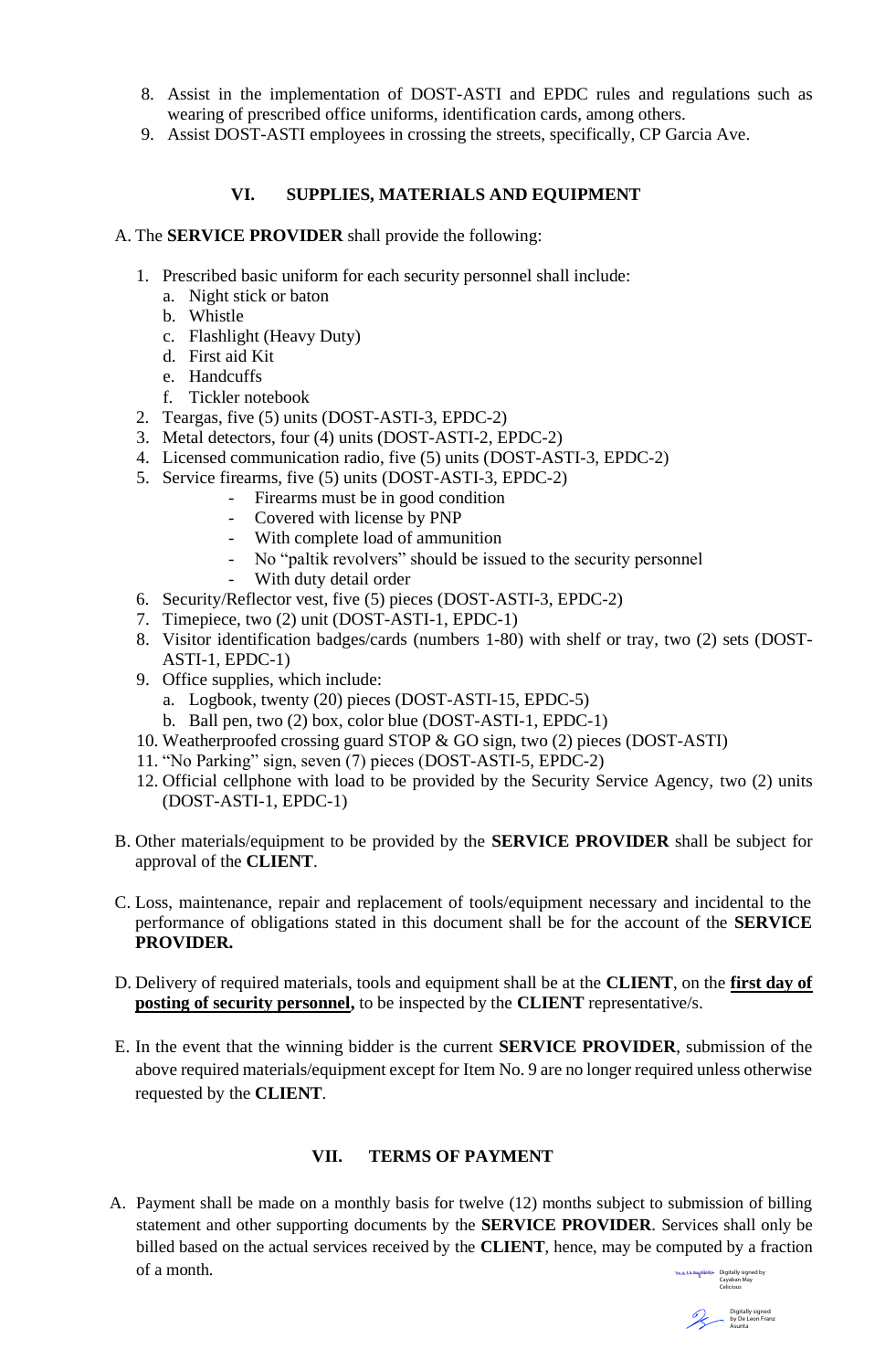#### **VIII. OTHER MATTERS**

- A. The **SERVICE PROVIDER** shall furnish the **CLIENT** with a valid and sufficient Performance Bond in accordance with the rules set forth under Government Procurement Reform Act (RA No. 9184) and its 2016 revised IRR.
- B. Should there be any wage or mandated benefit (i.e., SSS, PAGIBIG and PHILHEALTH) increase in favor of the assigned security personnel subsequent to the execution of the Contract pursuant to a Law, Executive Order, Decree or Wage Order, the **SERVICE PROVIDER** must inform the **CLIENT** in writing of the wage increase to allow the latter to undertake the appropriate measures to address the same before its implementation.
- C. The **SERVICE PROVIDER** shall furnish the **CLIENT** a billing, together with copies of payroll, remittances with official receipt of SSS, PAG-IBIG, PHILHEALTH and other state insurance fund contributions for all security personnel assigned, every 15th day of the month. Should the **SERVICE PROVIDER** fail to comply, the **CLIENT** shall withhold the payment for the current month until the latter shall have complied with subject requirement.
- D. It is expressly understood that no employee-employer relationship exists between the parties of their employees, representatives, and agents. The **CLIENT** shall not be responsible for any claims for general injury, including death sustained by the security personnel or any third person arising out of or during the performance of the functions of the security personnel pursuant to this contract.
- E. The **SERVICE PROVIDER** shall be responsible for any loss or damage that may be incurred by its security personnel. The **CLIENT** may suspend or withhold whatever contract payments may be due the **SERVICE PROVIDER** should they fail to pay such losses or damages within fifteen (15) days from the date of notice, or until such loss or damage shall have been duly paid, restituted or repaired by the **SERVICE PROVIDER**, or go after the Performance Bond set forth in this Contract. Likewise, the **CLIENT** has the option to demand payment for the replacement value of the lost properties, or its replacement by another at least substantially in the same condition as the former.
- F. The **SERVICE PROVIDER** shall maintain effective discipline and full control and supervision over the security personnel assigned under this Contract, as well as the manner of performance of their duties. However, The **SERVICE PROVIDER** binds itself to cause the implementation and enforcement of all rules, regulations or directives that **CLIENT** may issue concerning the conduct of said security personnel.
- G. Extension of Contract is subject to the provisions of RA No. 9184 and its 2016 revised IRR. The extended term shall automatically terminate upon effectivity of a new contract.
- H. The **SERVICE PROVIDER** agrees that the **CLIENT**, through Property and Supply Section, reserves the right to screen and accept or deny the deployment of any personnel recommended by the **SERVICE PROVIDER**.
- I. Any other term, condition or provision not stipulated in this document will be covered by a separate agreement as proposed and agreed upon by the **CLIENT** and the **SERVICE PROVIDER**.



Franz Asunta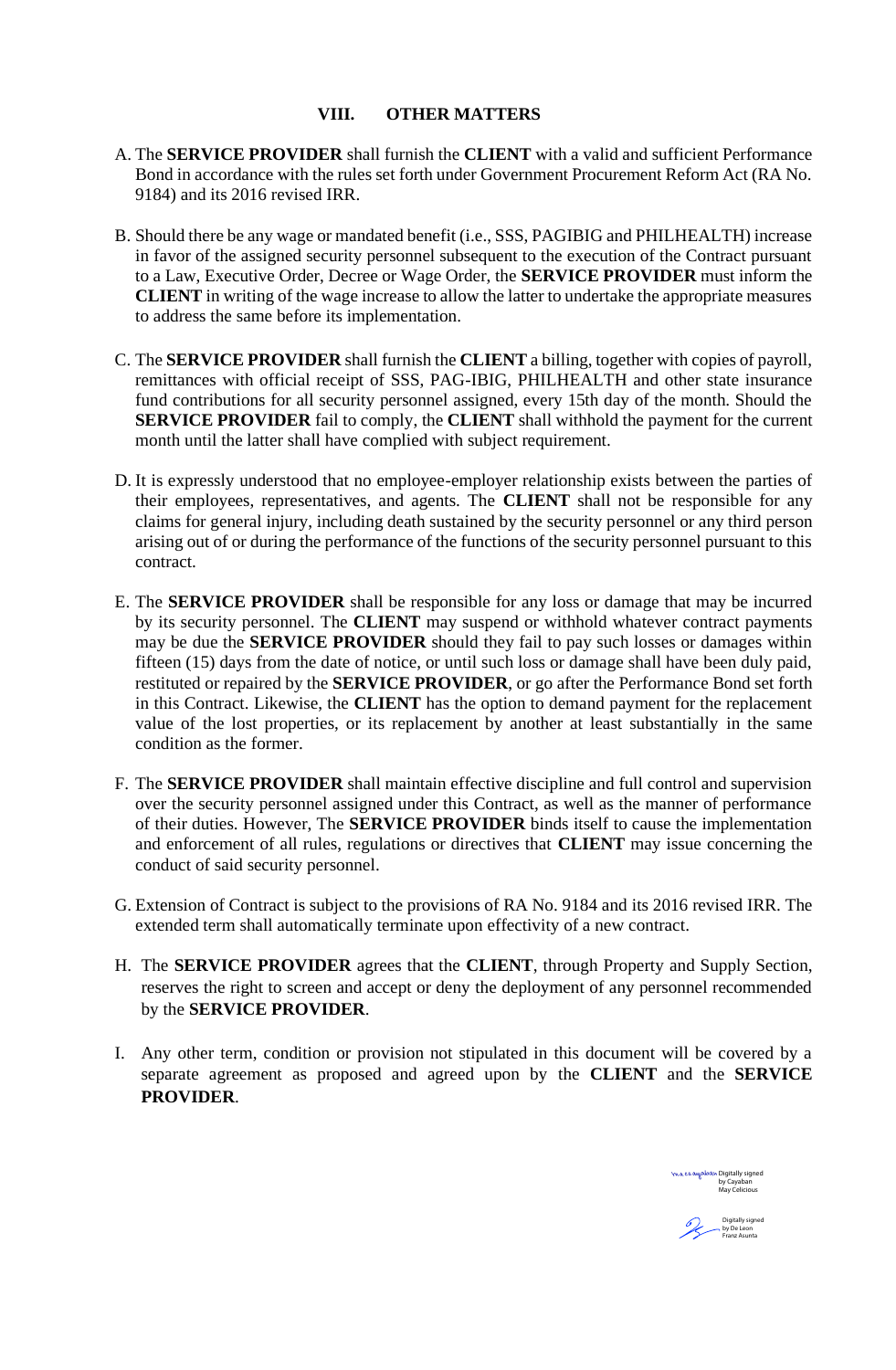**ADVANCED SCIENCE AND TECHNOLOGY INSTITUTE**

> Digitally signed by De Leon Franz Asunta

**FRANZ A. DE LEON, Ph.D.** Director, DOST-ASTI

**REDBIRD SECURITY AGENCY & SERVICES, INC.**

by:

**RUEL C. PILAPIL** Operations Manager

 **\_\_\_\_\_\_\_\_\_\_\_\_\_\_\_\_\_\_\_\_\_\_\_\_\_\_\_\_\_\_\_\_**

#### **SIGNED IN THE PRESENCE OF**

Digitally signed by Cayaban May Celicious Date: 2022.01.11 14:17:08 +08'00'

**MAY C. CAYABAN**

Chief Administrative Officer

Digitally signed by Gilla Mary Drol Dee Quijano Date: 2022.01.10 20:46:06 +08'00'

#### **CERTIFIED FUNDS AVAILABLE**

Digitally signed by Gay Concepcion S. Bugagao

# **GAY CONCEPCION S. BUGAGAO**

Accountant III

ORS No. 011011012022-01-000030 Date: January 12, 2022 PHP 3,239,920.56

## **ACKNOWLEDGMENT**

BEFORE ME, a Notary Public for and in the \_\_\_\_\_\_\_\_\_\_\_\_\_\_\_\_\_\_ of \_\_\_\_\_\_\_\_\_\_\_\_\_, personally appeared **Franz A. De Leon** with **Identification No. DFA P8081541A (Passport)** issued on **25 July 2018** at **DFA, Manila** and **Ruel C. Pilapil** with Identification No. \_\_\_\_\_\_\_\_\_\_\_\_\_\_\_\_ issued on \_\_\_\_\_\_\_\_\_\_\_\_\_\_\_ at \_\_\_\_\_\_\_\_\_\_\_\_\_\_\_, both known to me and to me known to be the same persons who executed the foregoing instrument which they acknowledged to me to be their free and voluntary act and deed, consisting of only four (4) page/s, including this page in which this Acknowledgment is written, duly signed by them and their instrumental witnesses on each and every page hereof.

WITNESS MY HAND AND SEAL this \_\_\_\_\_\_\_\_\_\_\_\_\_\_\_\_\_\_\_\_\_\_\_\_\_\_\_\_\_\_\_\_\_\_\_, Philippines.

by: